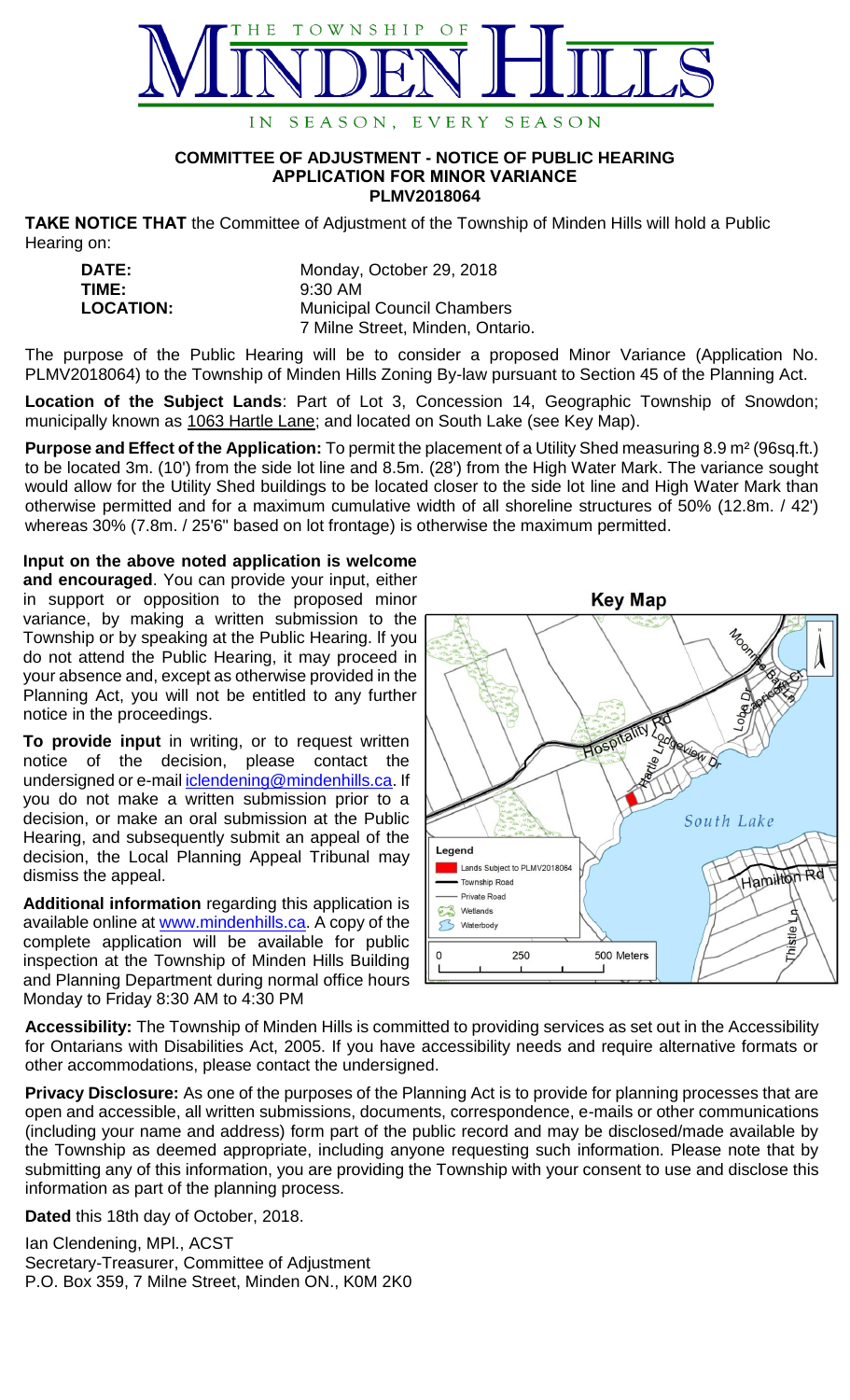## **Aerial View**

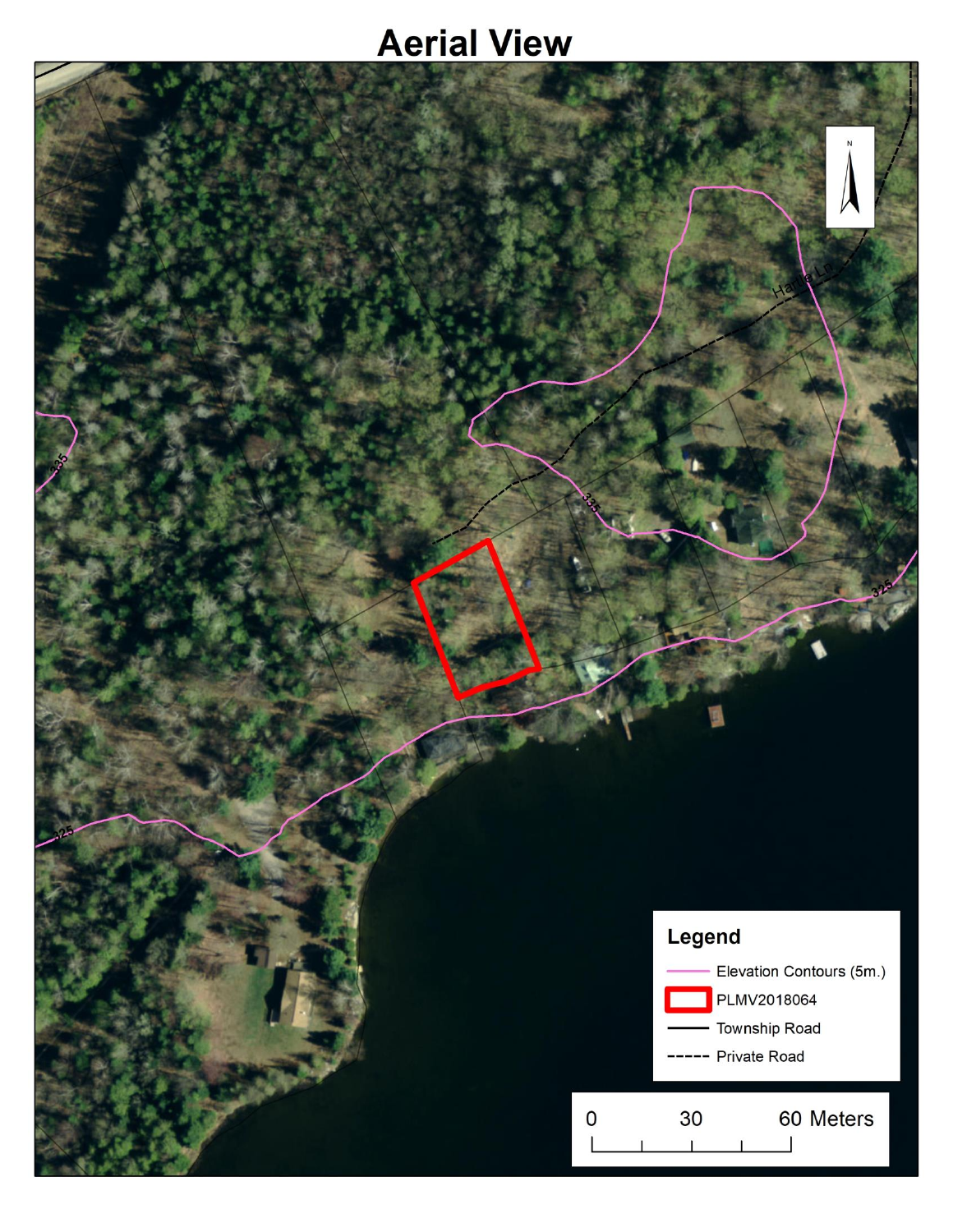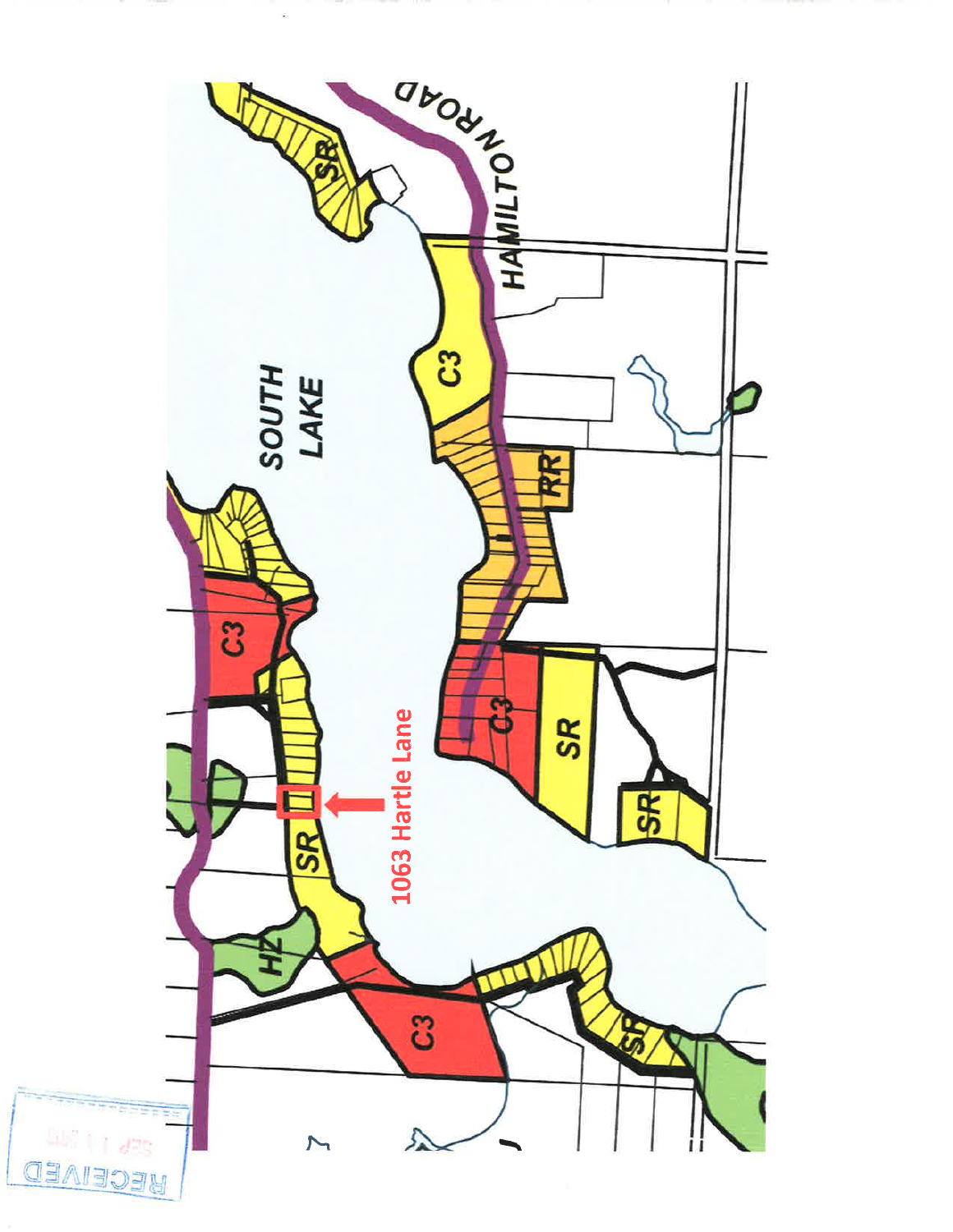

## **ichedule** Form 5

**Land Registration Reform Act** 

Page File R750/07

Do Process Software Ltd. · (416) 322-6111

PILSNER/ESPINA p/f PRIDE Additional Property Identifier(s) and/or Other Information

## **DESCRIPTION**  $Box(5)$

Part Lot 3, Concession 14, Geographic Township of Snowdon, Municipality of Minden Hills, County of Haliburton, which said parcel of land may be more particularly described as follows:-

BEGINNING at the most southwesterly angle of Lot 3 which angle is the intersection of the lot line between Lots 2 and 3 with the northerly shore of South Lake;

**THENCE** northerly along the lot line between Lots and 3 a distance of 185.93 feet to a wooden post:

THENCE North 62 degrees 20 minutes 24 seconds East a distance of 85 feet to an iron bar planted, being the point of commencement;

**THENCE** North 62 degrees 20 minutes 24 seconds East 85 feet to a wooden post;

THENCE South 19 degrees 35 minutes 36 seconds East 144.12 feet to a wooden post planted on the northerly limit of the original road allowance along the shore of South Lake;

**THENCE** westerly along the northerly limit of said road allowance a distance of 85 feet more or less to the intersection with a line drawn South 19 degrees 35 minutes 36 seconds East from the point of commencement;

THENCE North 19 degrees 35 minutes 36 seconds West 129.6 feet to the point of commencement.

The above described parcel of land being outlined in red on a plan of survey attached to Instrument No. 133099.

**TOGETHER WITH A** right of way over, along and upon a strip of land 66 feet in width described as follows:

**COMMENCING** at an iron bar planted on the lot line between Lots 2 and 3 in the said Concession and distant 185.93 feet northerly from the north shore line of South Lake along the said line between Lots 2 and 3;

**THENCE** North 62 degrees 20 minutes 24 seconds East 776 feet to an iron post;

**THENCE** North 25 degrees 38 minutes West 480.2 feet to the south limit of South Lake Road;

THENCE westerly along the southerly limit of South Lake Road 66 feet more or less to a point, said point being perpendicular distance of 66 feet from said last-mentioned boundary as produced of the right of way hereby described;

**THENCE** South 25 degrees 38 minutes East 414.2 feet;

**THENCE** South 62 degrees 20 minutes 24 seconds West, 710 feet more or less to the line between Lots 2 and 3:

THENCE southerly along said lot line 66 feet to a point of commencement as shown on sketch attached to Instrument No. 133099.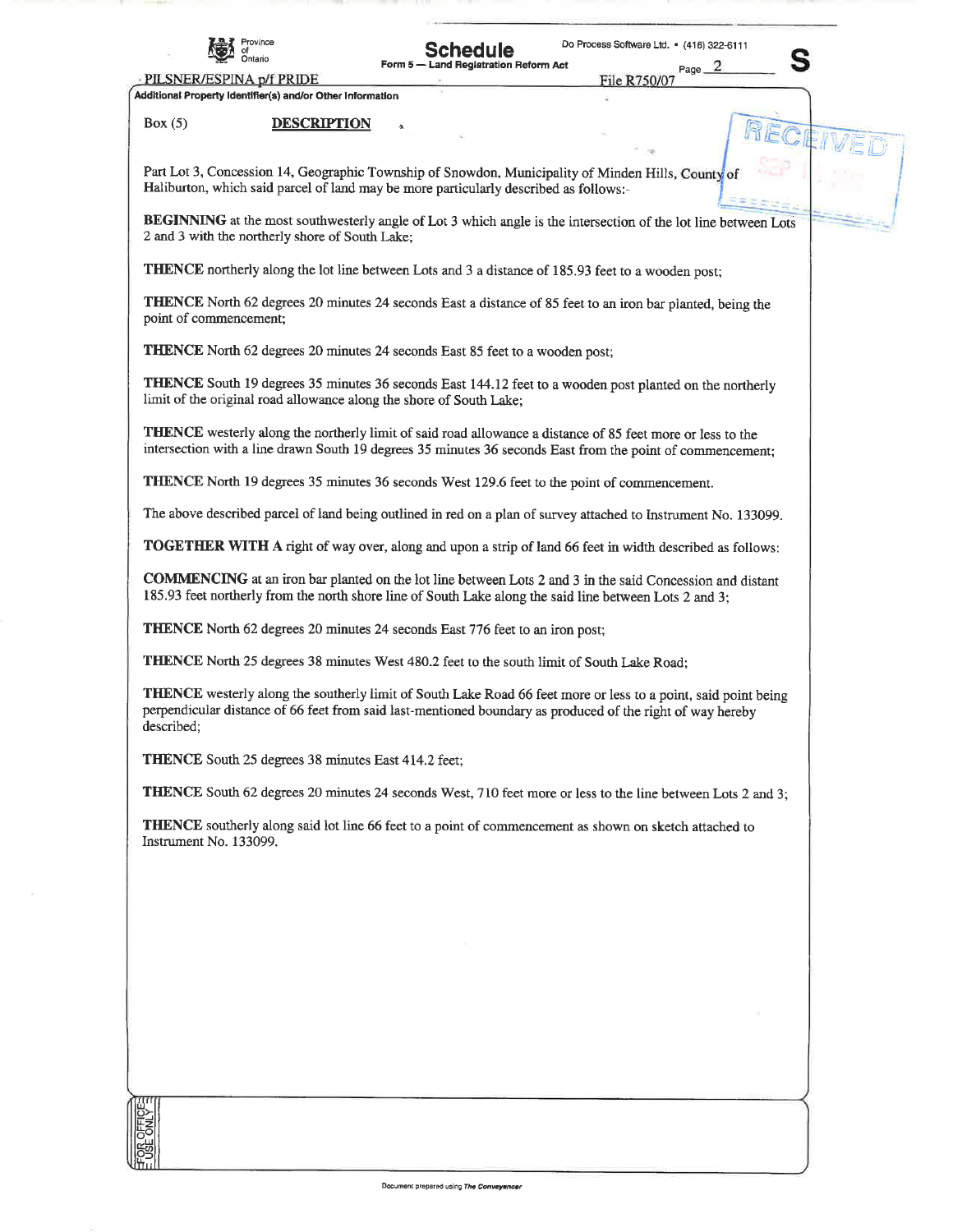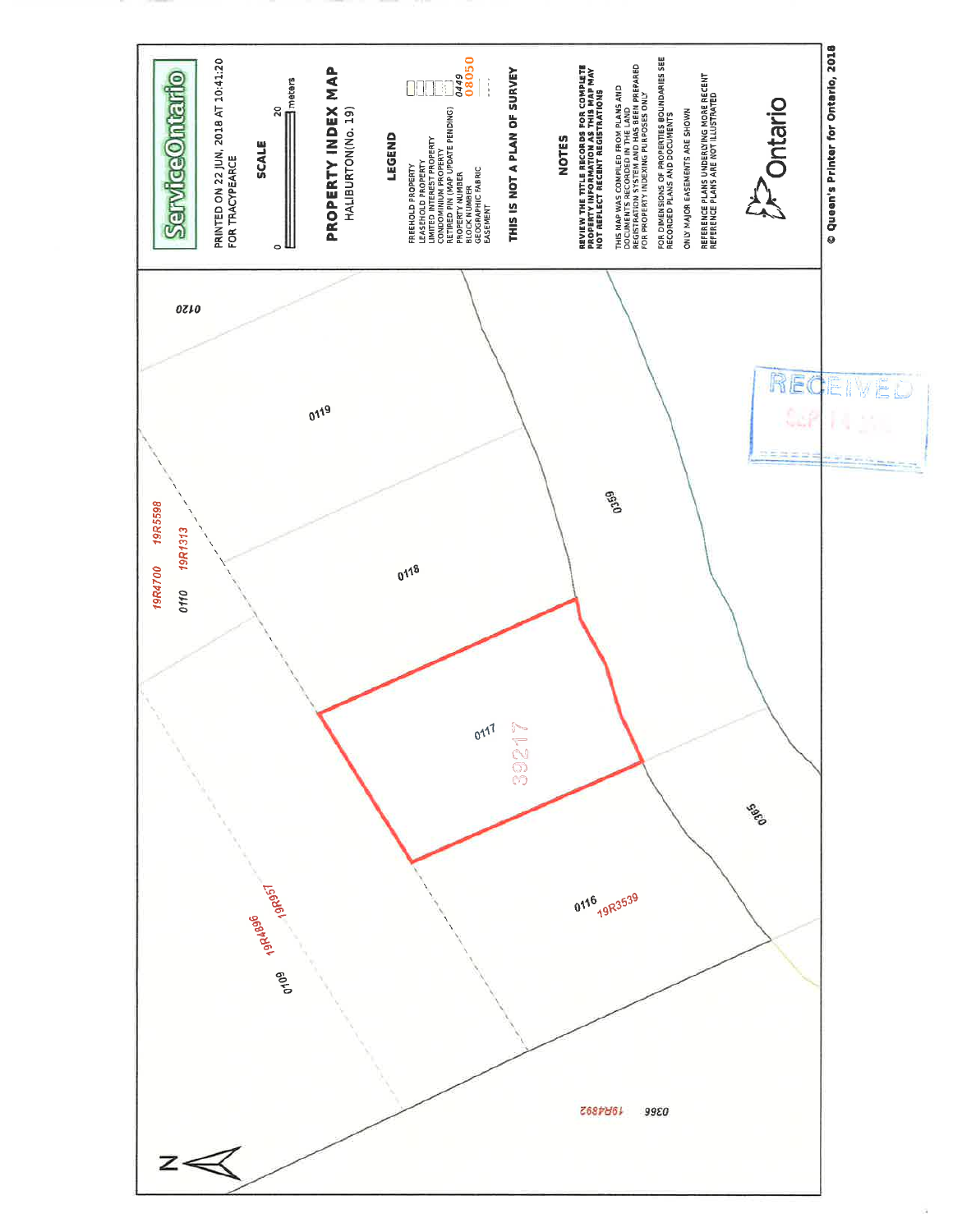